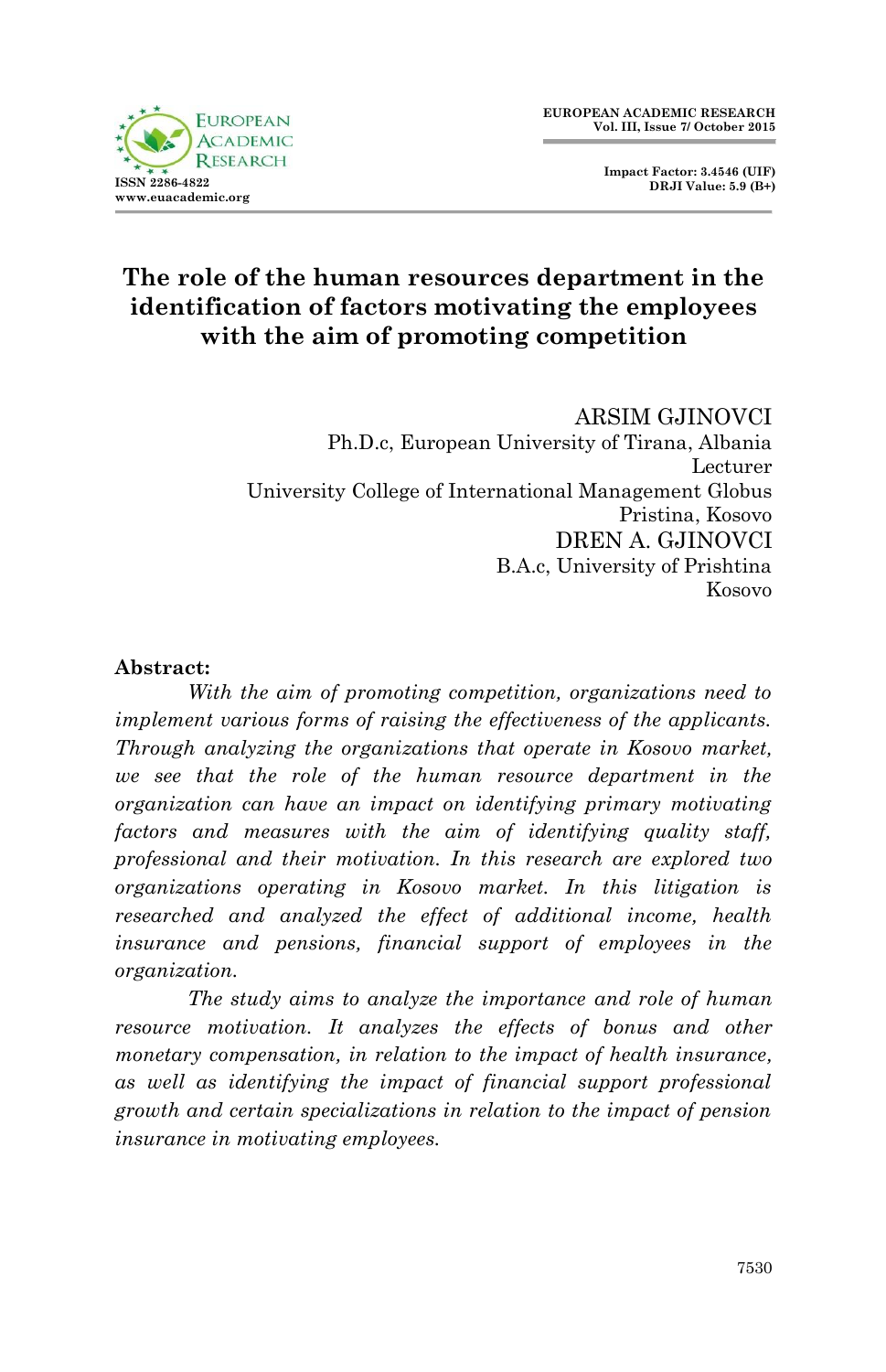**Key words:** human resource management, health insurance, materialistic rewards, pension insurance, staff.

## **INTRODUCTION**

In this research are analyzed Telecom and Commercial Bank TEB Bank. In Kosovo market responds in Telecom operator who operates within the PTK. Post and Telecommunications of Kosovo JSC (PTK)<sup>1</sup> is a public company transformed into a joint stock company, which currently consists of two business units: Vala and Telecom of Kosovo, through which PTK offers a wide range of mobile phone products and fixed, in order to meet the needs and customer requirements. <sup>2</sup> Within PTK until 2012 he was the Post of Kosovo which is now separate entity.<sup>3</sup>

The mobile phone operator Vala, <sup>4</sup> provides various services to its customers. Vala has extended its network throughout Kosovo and that a long time offers to all its customers the most advanced services to mobile, inside and outside the Vala operator. While in 2005, TEB A.Ş. (Turk Ekonomi Bankasi), has entered into a joint venture with BNP Paribas and is one of the five strongest banks in the world and the largest bank in the euro zone, it is present in all major financial markets: New York, London, Hong Kong and Paris. BNP Paribas has one of the largest international networks operating in more than 85 countries and employs more than 200,000 professionals worldwide bankers, asset growth trend continued and was associated with continued increase in profitability (annual report, 2011). The total assets amounted to 212.6 million euro, rising to 42.8 million ose25.2%, while total

**.** 

#### **EUROPEAN ACADEMIC RESEARCH - Vol. III, Issue 7 / October 2015**

<sup>&</sup>lt;sup>1</sup>[http://www.gazetazyrtare.com/egov/index.php?option=com\\_content&task=vie](http://www.gazetazyrtare.com/egov/index.php?option=com_content&task=view&id=164&Itemid=56&l%20%20ang=sq) [w&id=164&Itemid=56&l ang=sq](http://www.gazetazyrtare.com/egov/index.php?option=com_content&task=view&id=164&Itemid=56&l%20%20ang=sq) Law N.03/L-087.

<sup>2</sup> <http://www.ptkonline.com/ptk/index.php> (06.06.2013).

<sup>3</sup> <http://www.postaekosoves.net/al/> (04.06.2013).

<sup>4</sup> <http://www.valamobile.com/> (06.06.2013).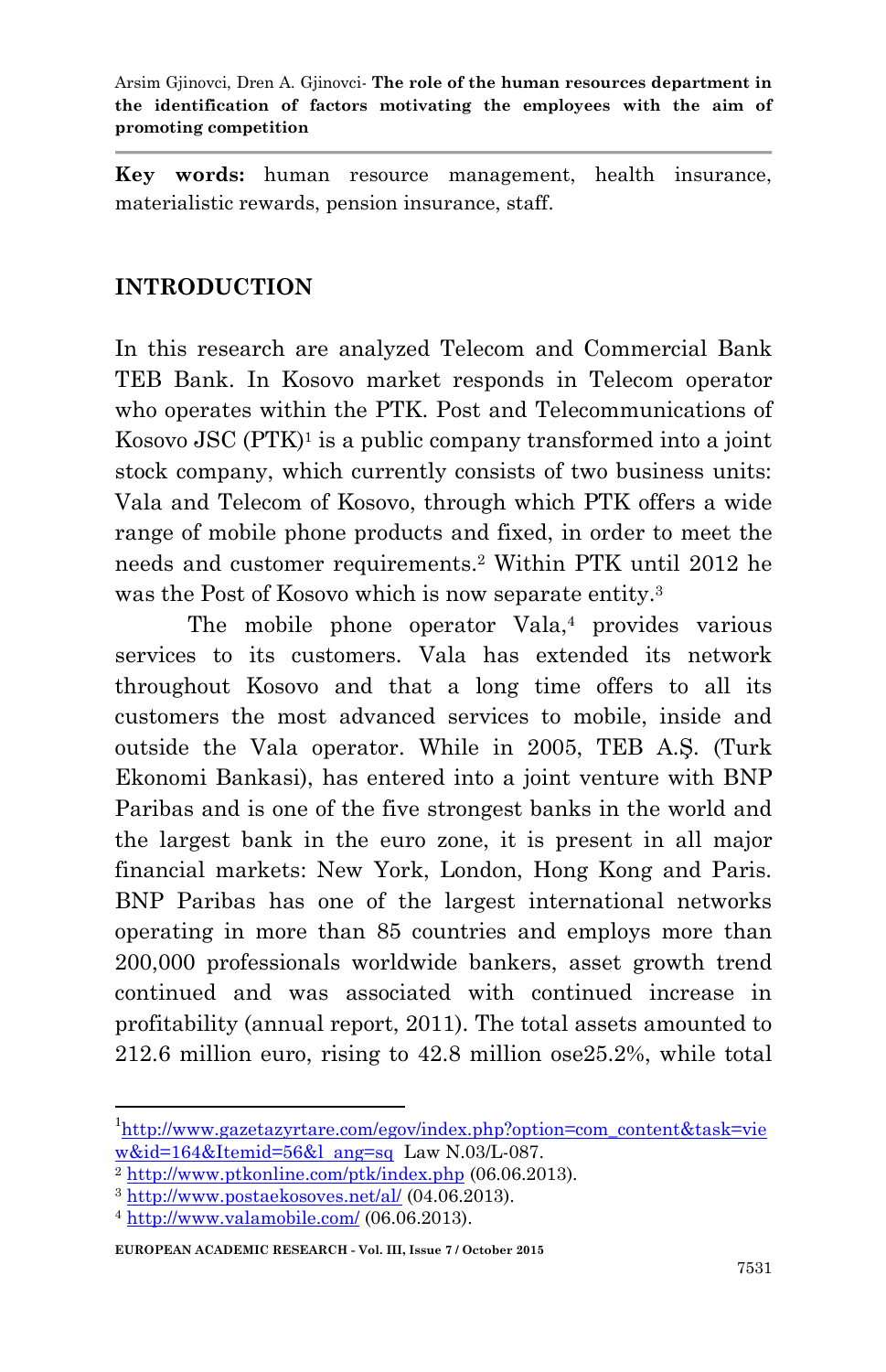loan portfolio increased to 179.8 million euro. Net increase credit portfolios was 61.5 million or 52% compared to 2010 (Annual Report, 2011).

#### **REVIEW OF THE LITERATURE**

Management was born and was developed parallel with the development of human society. Human resource management has a long history, it dates from the early period of development of human society. According to Ulrich (1997), changing the nature of work of human resources, creates itself and seeks new challenges, requiring the addition of mental activities expression in search of information and new ideas. While Harush and Anamali (2012), think that good management of human resources is very important and should never be underestimated them if we are to succeed. Gjinovci (2013), a new perspective on enterprise management and human resources has resulted in a enterprises in Kosovo market. While Kovach (1999), managers are required to understand that they are dealing with human beings and not machines, so we have to use appropriate incentives to achieve desired results in the organization. As for Kasimati and Manxhari (2002), motivation is represented by the forces that operate on or within the individual and forces it to behave in certain ways in meeting the objectives. According to Guha (2011), non-financial motivators have a significant contribution and positive enough in developing the skills of employees, and financial motivators can be used to develop the knowledge of employees. According to a study done by Topper (2008), claims that non-financial rewards can raise the motivation of employees in organization since they have more long-term motivational character. According Winer (1982), the motivation of workers is in the interests of management who should develop compensation schemes in the ways that motivate groups to work in the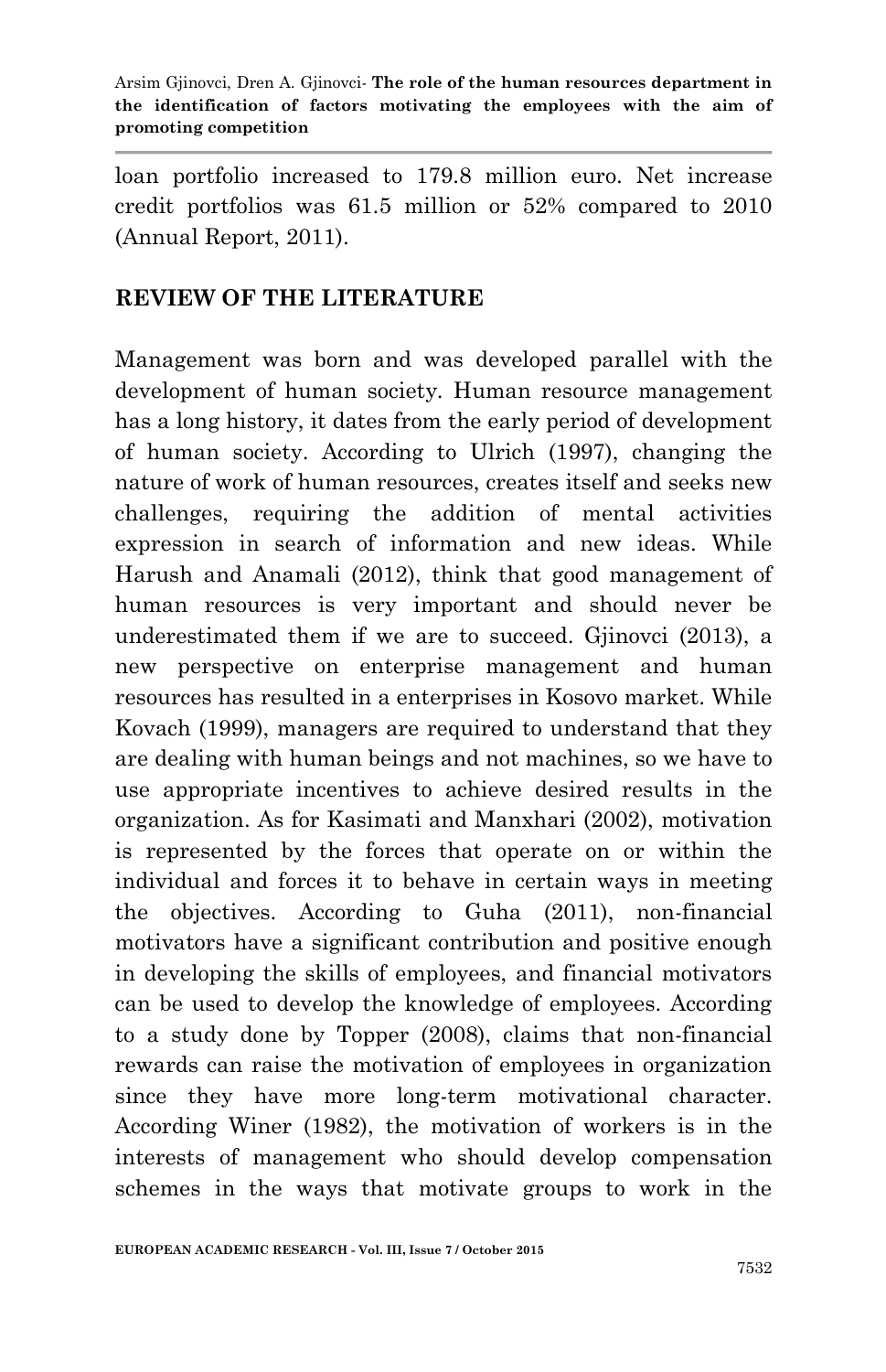interests of shareholders Nandanwar (et al., 2010), based in their research understand young workers prefer non-monetary incentives while those middle aged prefers monetary incentives. According to Murphy (1999), the execution of the compensation practices vary depending on the size of the organization, industry, or country. But Lazear (1989), believes that differentiation within the organization, for the payment of salary bonus is a potential obstacle which can harm the cooperation and influenced the organization.

# **THE PROPOSE OF STUDY**

In this study, is doing research in the field of human resource management, respectively factors motivating research in order to identify the impact of the incentives and increased competition in the organization.

The purpose of this paper is:

- To analyze the effects of additional income as bonus and other monetary compensation in relation to the impact of health insurance on the motivation of employees in the organization,

- Impact of financial support towards the professional/ specializations certain pension and insurance role in motivating employees.

The research results will be useful for researchers who will deal with the analysis of factors influencing the motivation and development of human resources.

## **METHODOLOGY**

For the preparation of this publication is used literature in the field of human resource management, the emphasis on using research in this field, as well as the use of materialistic gathered from documents and the results of the respondents who are involved in this research? Based on the specifics of this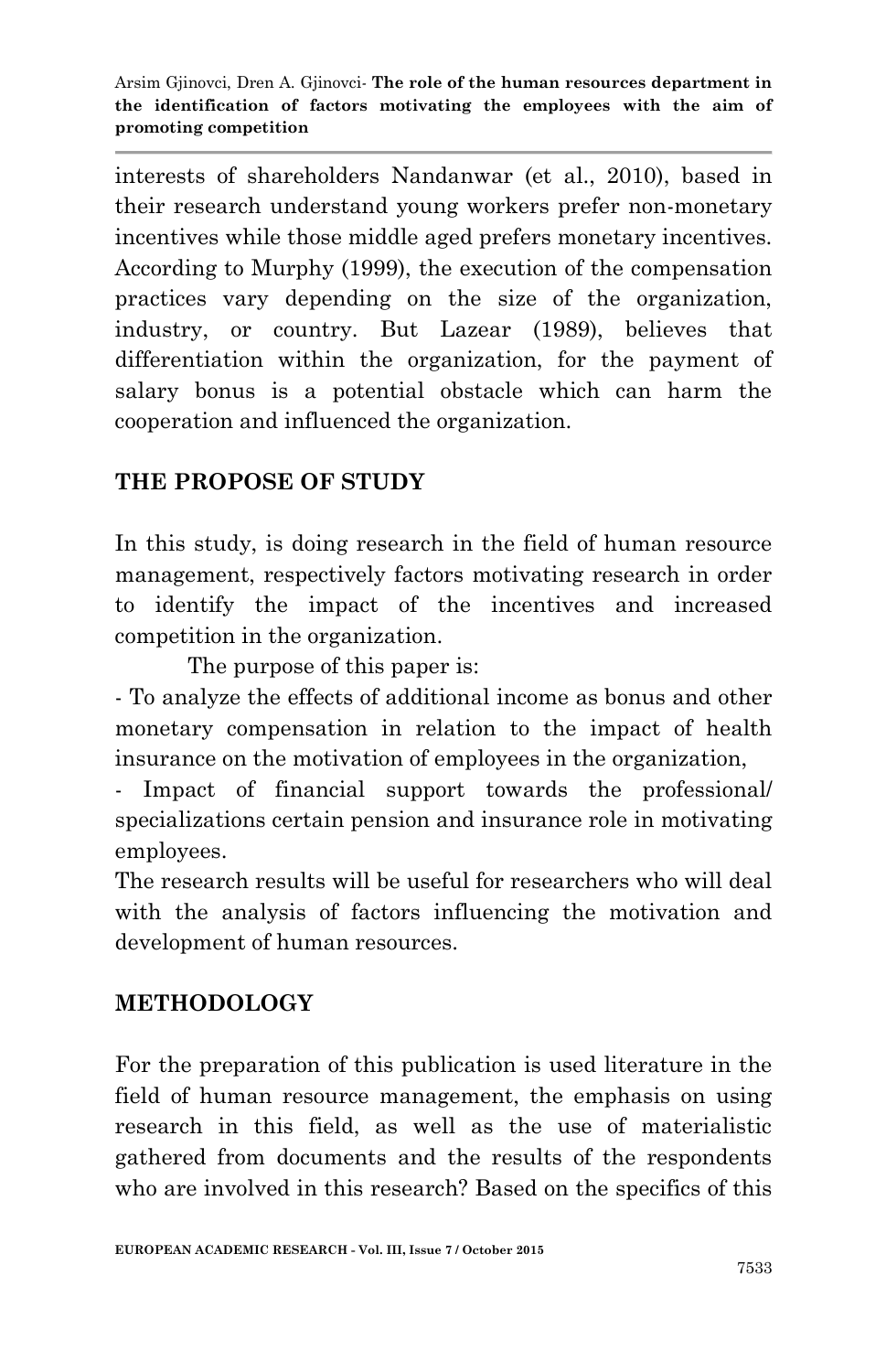research is to utilize research methods as it combined quantitative and qualitative research, which has helped to collect surveys conducted in public operator Telecom and private commercial Bank (TEB).

The sampling is based on the following criteria:

a) To be a public organization or be a private organization,

b) The organization is officially registered businesses and regular manner.

c) To have more than 100 employees in the organization / business.

For the preparation of the questionnaire was used early experience with research and consultation with specialists in the field of research. Data, reports and surveys of participants are analyzed in detail, with the aim of creating a clear picture as related to research.

## **RESULT OF THE SURVEY**

The purpose of this research is to present the results of research, namely the presentation of findings in culture and then the data to be analyzed and compared to each other. Research organizations is intended to identify the impact of additional income as bonus in relation to the financial support the professional growth of employees and the impact of health insurance and pension employee motivation.

In Chart No. 1; presents results of research on how and motivate employees as additional income as bonus, other monetary compensation.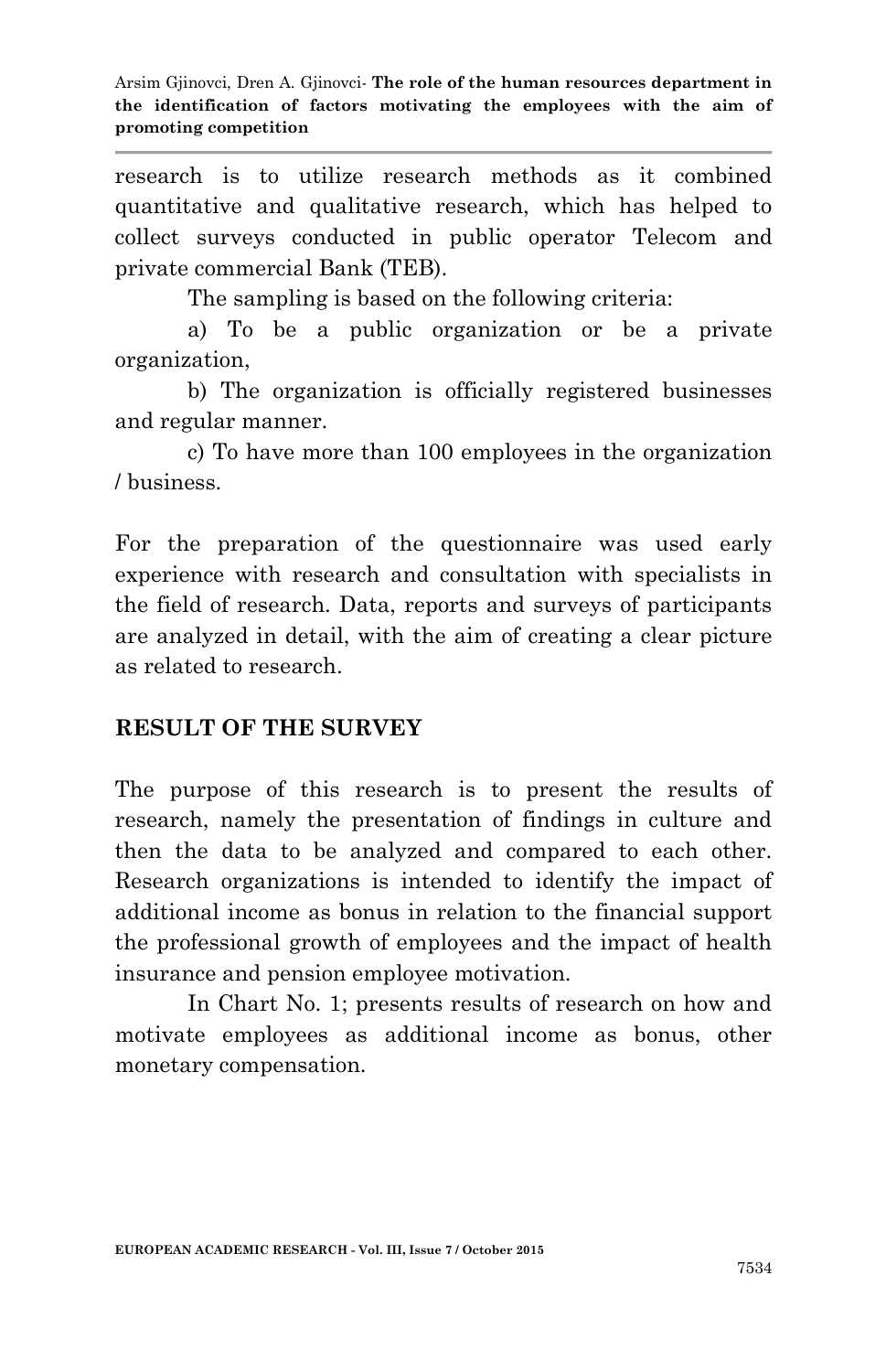

In the graph shows the results of research as additional income motivate employees as bonus compensation as significant monetary and consider them, comparing them to the two organizations surveyed etc. Where 78% of respondents in Telecom strongly agree that additional income as bonus cash compensation motivate and consider quite important ones, 16% of them sometimes disagree, 4% disagree, 2% strongly disagree and 0% was declaration of the respondents who do not know. While workers in Bank have given different opinions with which 70% of respondents strongly agree that additional income as bonus cash compensation motivate and consider quite important ones, 10% of them sometimes agree, 10% do not agree, and 10% was the declaration of respondents who do not know any additional income bonus or monetary compensation for work motivates.

In the graph number 2; presents the results of research and analysis, how we support the professional growth / fixed specializations considered as an important motivation.



**EUROPEAN ACADEMIC RESEARCH - Vol. III, Issue 7 / October 2015**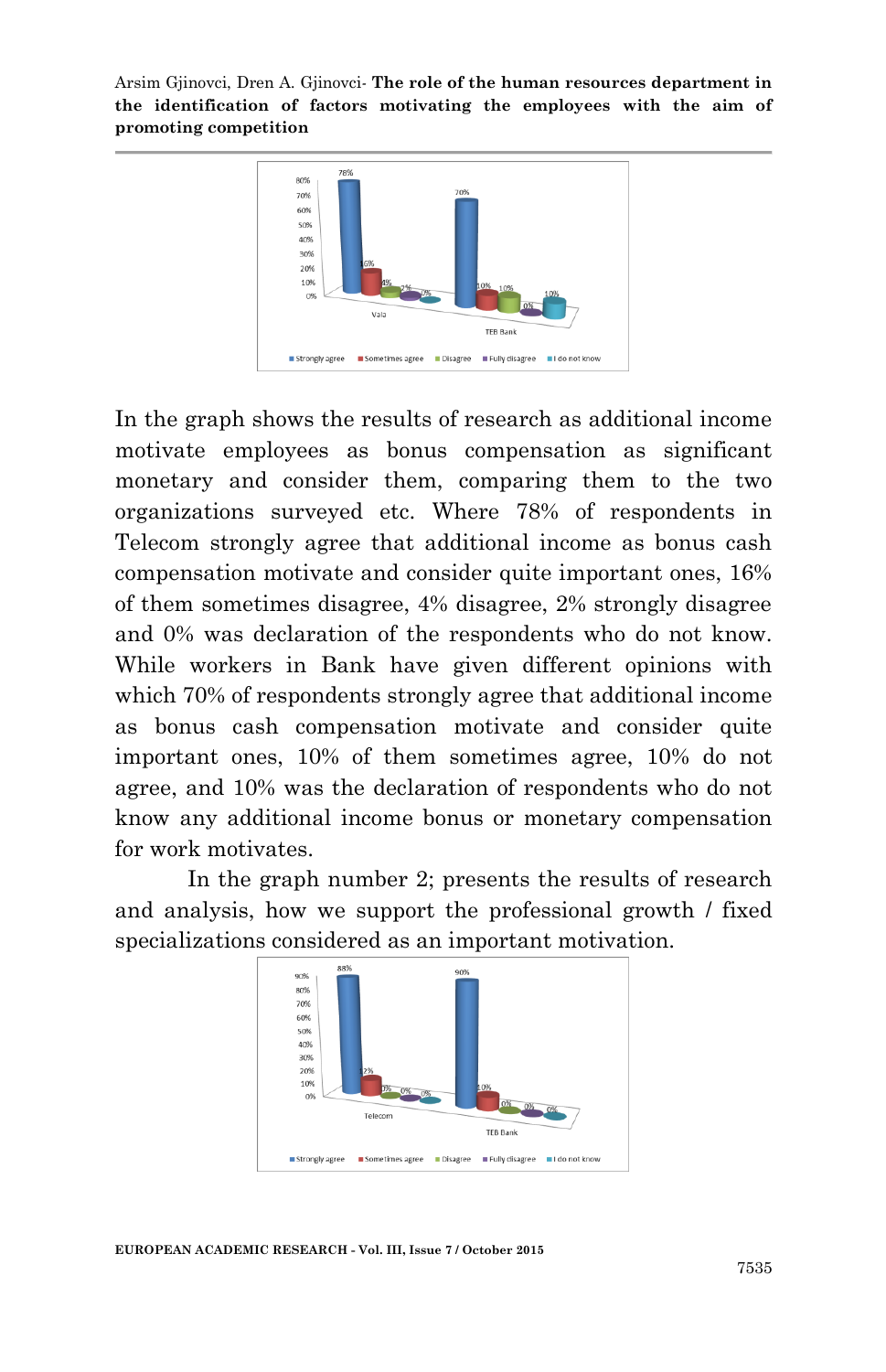The support in setting professional / certain specializations considered as important motivation where 88% of respondents in Telecom agree completely that we support professional improvement / specializations set motivates them, 12% of them sometimes disagree, disagree 0%, 0 % strongly disagree and 0% was the declaration of the respondents who do not know. In (TEB) Bank 90% of respondents strongly agree that support the professional growth / fixed specializations motivates them, 10% of them sometimes disagree.

In the graph number 3; presents the results of research of the impact of health insurance on the motivation of employees in the organization.



The graph shows the results of research on the impact of health insurance on the motivation of employees, considering how important it as motivation. The 80% of respondents in Telecom strongly agree that health insurance is an important factor of motivation, 12% of them sometimes disagree, 2% disagree, 2% strongly disagree and 4% of the respondents stated that they do not know. While 60% of respondents in Bank strongly agree that health insurance is an important factor of motivation, 30% of them sometimes disagree, 0% disagree, 10% strongly disagree and 0% of respondents do not know. According the analysis we conclude that the employees in Telecom operator motivate more health insurance than employees of Bank.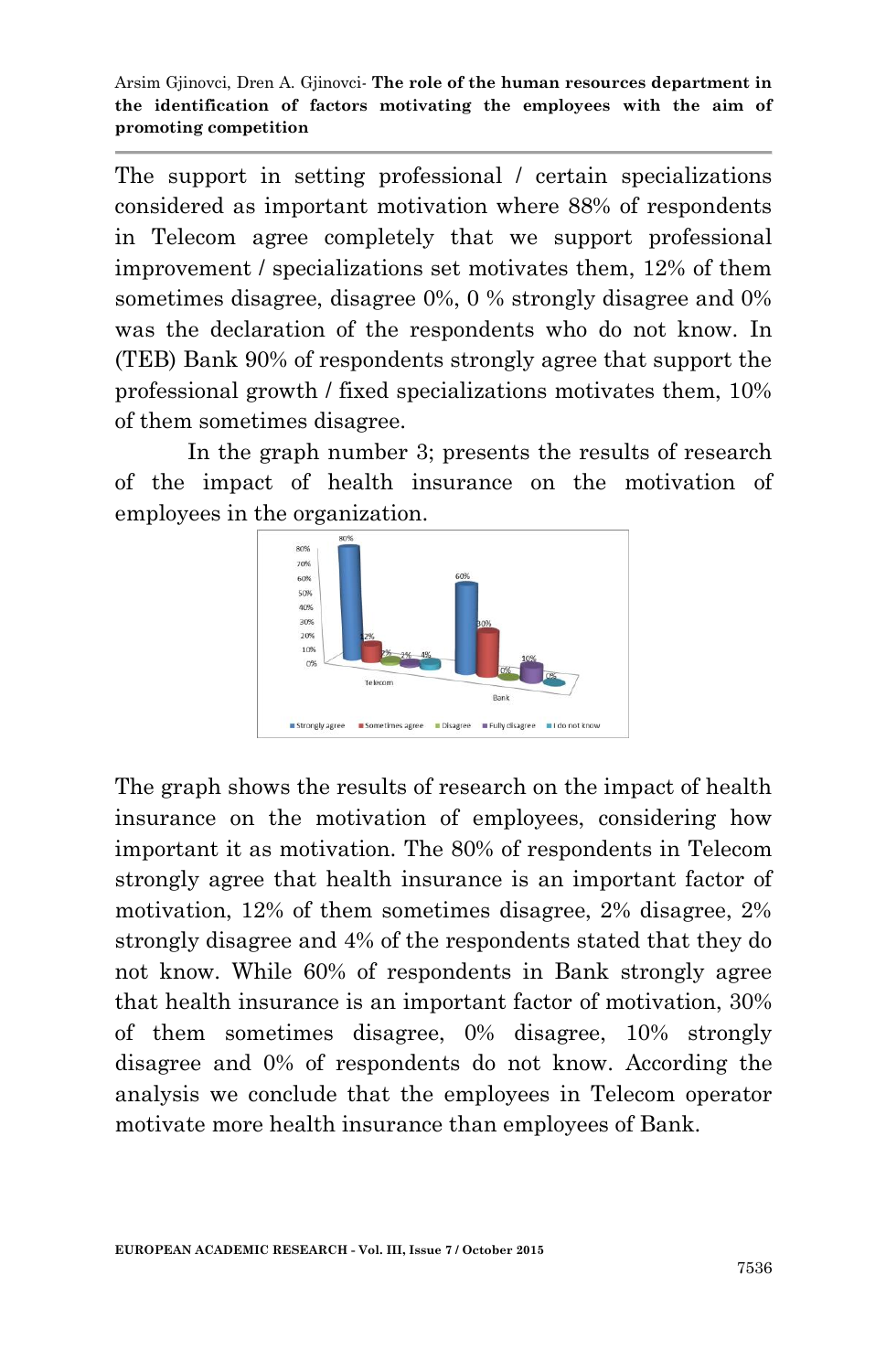In the graph number 4; the research findings were presented pension insurance is considered a key motivation of employees.



How the pensions are considered an important motivation of employees in the organization Bank and Telecom is presented below. Where 82% of respondents in Telecom strongly agree that pension insurance is an important motivation, 16% of them sometimes disagree, 2% disagree, completely disagree 0% and 0%, and was the declaration of the respondents who do not know. While 70% of respondents in Bank strongly agree that pension insurance is an important factor of their motivation, 30% of them sometimes agree that pension insurance is an important factor of their motivation.

#### **DISCUSSION OF RESULTS**

Analysis and discussion of the findings will help identify how and why the bonus should be applied, financial supports employees in specializations assigned, and the role of health insurance and pension, as it affects the motivation of workers working in organizations surveyed.

In Chart number 5; additional revenues are presented as bonus, other monetary compensation in relation to the impact of health insurance on the motivation of employees in the organization.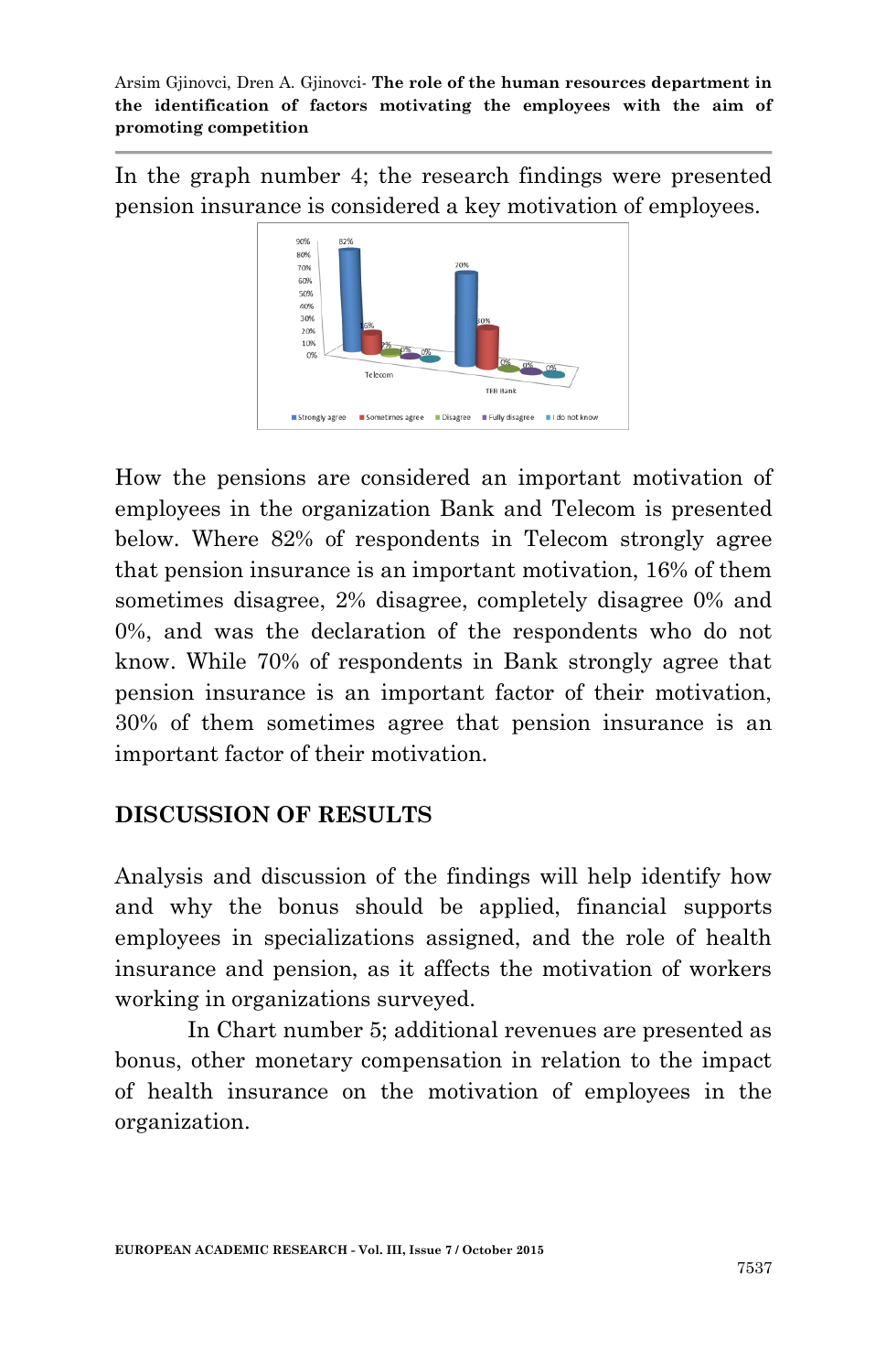

In graphic five research findings were presented as additional income motivate employees as bonus, monetary compensation and how important they consider them, comparing them between the two organizations surveyed. Where 78% of respondents in Telecom strongly agree that additional income as bonus cash compensations considered sufficiently important factor in their motivation, 16% of them sometimes disagree, 4% disagree, 2% strongly disagree and 0 % was the declaration of the respondents who do not know. While 80% of respondents in Telecom strongly agree that health insurance is an important factor of motivation, 12% of them sometimes disagree, 2% disagree, 2% strongly disagree and 4% of the respondents stated that they do not know.

While in Bank, employees have given different opinions with which 70% of respondents strongly agree that additional income as bonus cash compensation motivate and consider them as sufficiently important factor, 10% of them sometimes disagree, 10 % disagree, and 10% was the declaration of respondents who do not know any additional income bonus or monetary compensation for work motivates. While 60% of respondents in Bank strongly agree that health insurance is an important factor of motivation, 30% of them sometimes disagree, 0% disagree, 10% strongly disagree and 0% of respondents do not know. Regarding the analysis we see that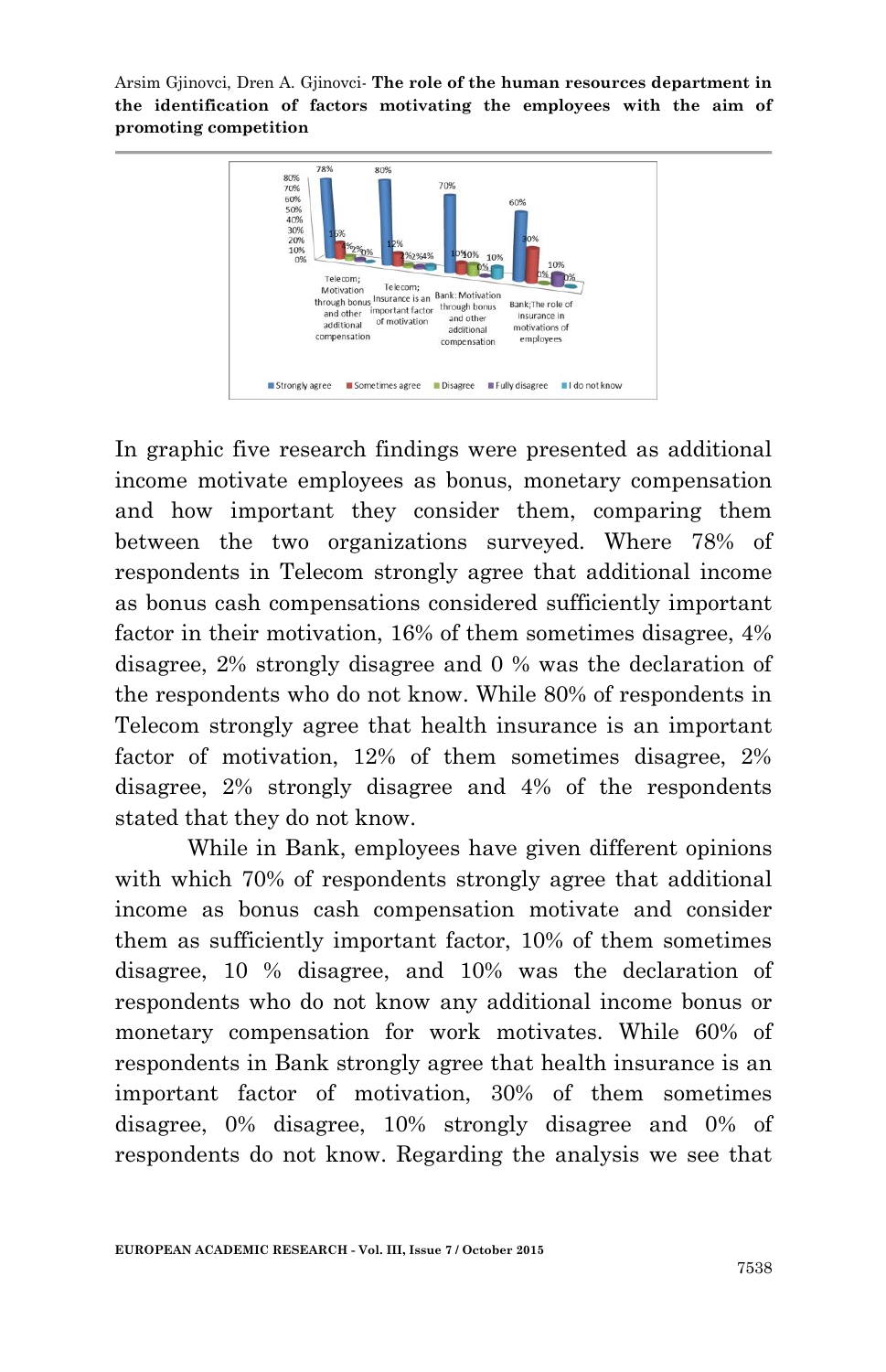employees Telecom operator motivates more health insurance than employees of Bank.

In Chart No. 6; the analysis results are shown to support the professional growth / certain specializations and pension insurance as the victims motivates the operator Telecom and Bank.



Support in setting professional / certain specializations considered as important motivation 88% of respondents in Telecom who strongly agree that support the professional growth / fixed specializations motivates them, 12% of them sometimes disagree, 0% disagree, 0% strongly disagree and 0% was the declaration of the respondents who do not know. In Bank 90% of respondents strongly agree that support the professional growth / fixed specializations motivates them, 10% of them sometimes disagree.

While 82% of respondents in Telecom strongly agree that pension insurance is an important motivation, 16% of them sometimes disagree, 2% disagree, completely disagree 0% and 0%, and was the declaration of the respondents who do not know. But 70% of respondents in Bank strongly agree that pension insurance is an important factor of their motivation, 30% of them sometimes agree that pension insurance is an important factor of their motivation.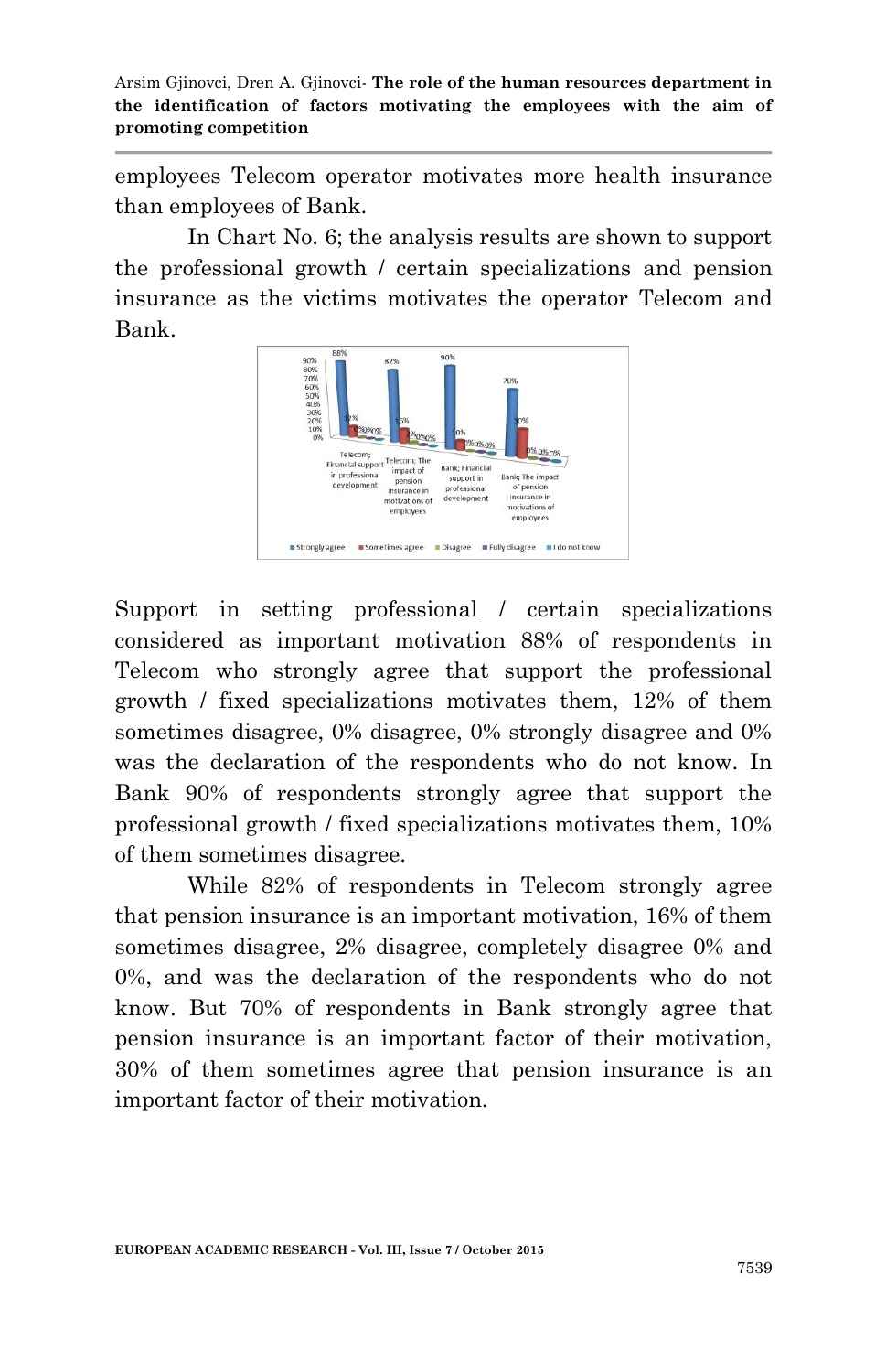#### **CONCLUSIONS AND RECOMMENDATIONS**

The study aims to analyze the importance and role of human resource motivation analyze the effects of additional revenues as a bonus, as well as other monetary compensation which apply the organizations in relation to the impact of health insurance. As well as identifying the impact of financial support professional growth and certain specializations in relation to the impact of pension insurance in motivating employees.

According to data presented above we understand that employees in Telecom operator more motivating health insurance in relation to the additional salary, while Bank's employees have a different opinion in relation to employees in Telecom. We fully agree that Bank motivates more additional salary and that 70% of respondents, while only 60% of respondents strongly agree that motivate health insurance. By comparing the data of research on the impact of health insurance on the motivation of the employees see that 80% of employees in Telecom motivate fact of health insurance, while the Bank declaration of employees is a low percentage. This difference of impact on the motivation of employees in both organizations surveyed believed to arise as a result of what we have just two public organizations applying health insurance, PTK in the framework of that which is the operator Telecom and Post of Kosovo which the 2012 is divided by PTK entity which has inherited and continued safety of employees.

Support in setting professional / certain specializations considered as important motivation 88% of respondents strongly agree that support the professional growth / fixed specializations motivates them, while the Bank 90% of respondents strongly agree that support the professional growth / specializations set motivates them. Only 82% of respondents in Telecom strongly agree that pension insurance is an important motivation, while 70% of respondents in Bank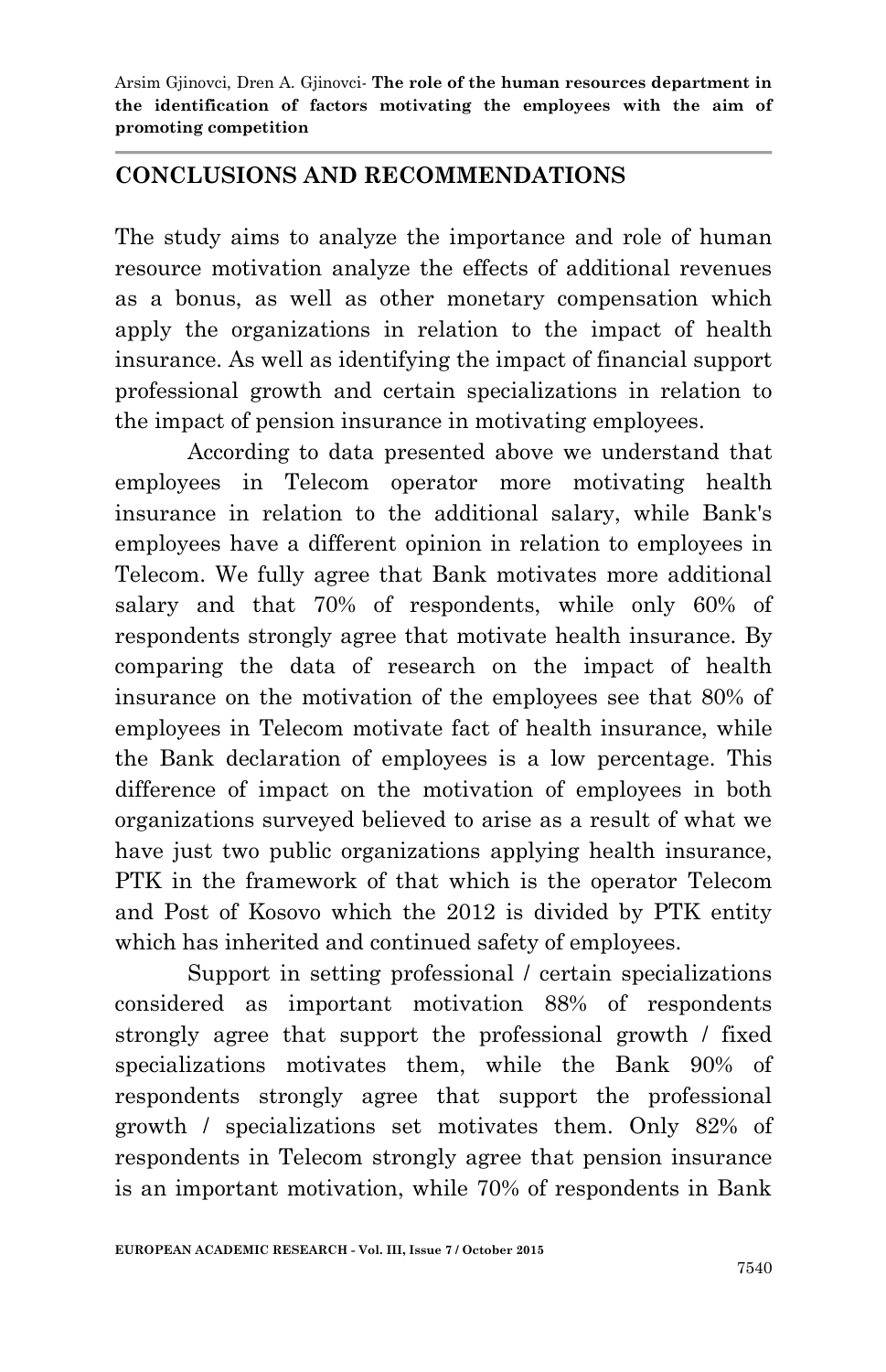strongly agree that pension insurance is an important factor of their motivation.

By comparing the role and impact of pension and education we consistently see that there is a marked difference in the percentage, motivates employees more financial support in continuing educations declared 88% of employees in the Telecom and 90% of employees in Bank, this difference is a result of the law obligation on health insurance.

But in the case of the analysis of additional income as bonus, other monetary compensation motivates 78% of respondents in Telecom strongly agree that additional income as bonus cash compensation motivate and consider quite important while only 70% of respondents in Bank strongly agree that additional income as bonus cash compensation motivate and consider it quite important. By comparing them with support in setting up a professional / certain specializations considered as important motivation 88% of respondents in Telecom who strongly agree that support the professional growth / fixed specializations motivates them, while 90% of respondents fully agree that we support the professional growth / specializations set motivates them.

By comparing the results of the survey understand that motivate employees to work very material and non-material factors, motivate them very much as the financial support certain specializations, health insurance, additional income, and pension insurance.

With the aim of motivating and encouraging competition organizations should pay greater attention;

- Support the employees in projects drive demand for professional development,

- Health insurance even in organizations that do not use it,

- Bonuses to further the aim of motivation to employees and encouraging competition in the organization.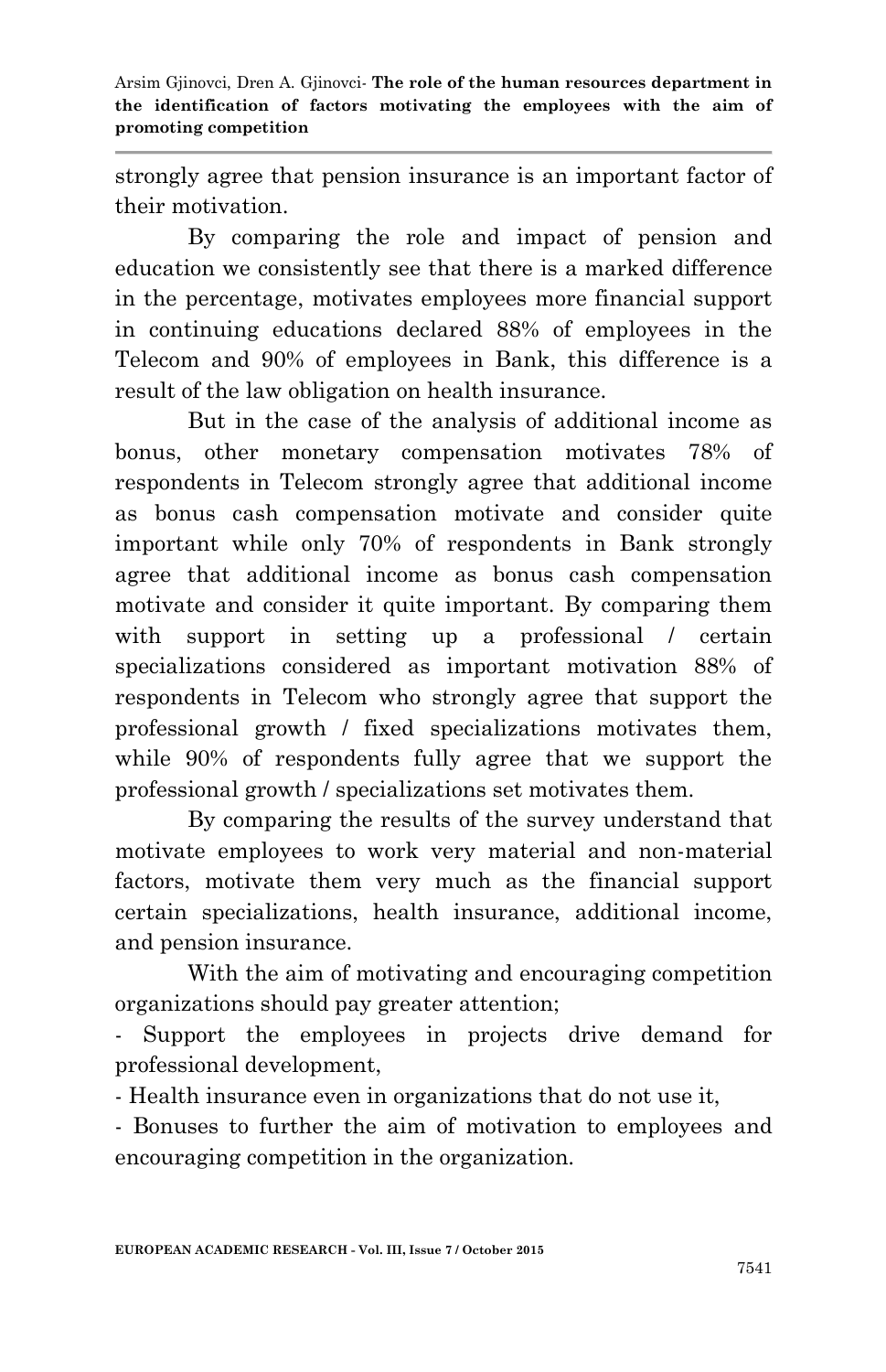The role of the human resources department is primary in identifying factors motivating employees with the aim of promoting competition, productivity and length of life in the operation of the organization's articles of conditions of competition and globalization.

The data presented in the paper will be important for organizations like promoting competition and further research.

## **BIBLIOGRAPHY:**

- Guha B. A. (2011), "Linking Motivators to Employee Development", International Journal of Information, Business and Management, Vol. 3, No.2, 2011,ISSN 2076-9202, pp 22-31.
- Gjinovci A., (2013), "Effects of global risk in transition countries". The influence of macroeconomic policies and the role of human resources in in development of SME; In focus of the studies are the public and private enterprises in Kosovo, no 3, ISSN 2232-8742, pp 205- 209.
- Harusha G. and Anamali A. (2012)," The importance of the human resources management for an organization success, University of Shkodra, pp 189-192.
- Kovach Kenneth. (1999). Employee motivation: Addressing a crucial factor in your organization's performance. Human Resource Development. Ann Arbor, MI: University of Michigan Press.
- Kasimati M., dhe Manxhari M., (2002), "Organizational Behavior", first edition, Tirana.
- Lazear, E. P. (1989). Pay equality and industrial politics. Journal of Political Economy 97(3), fq 561.580.